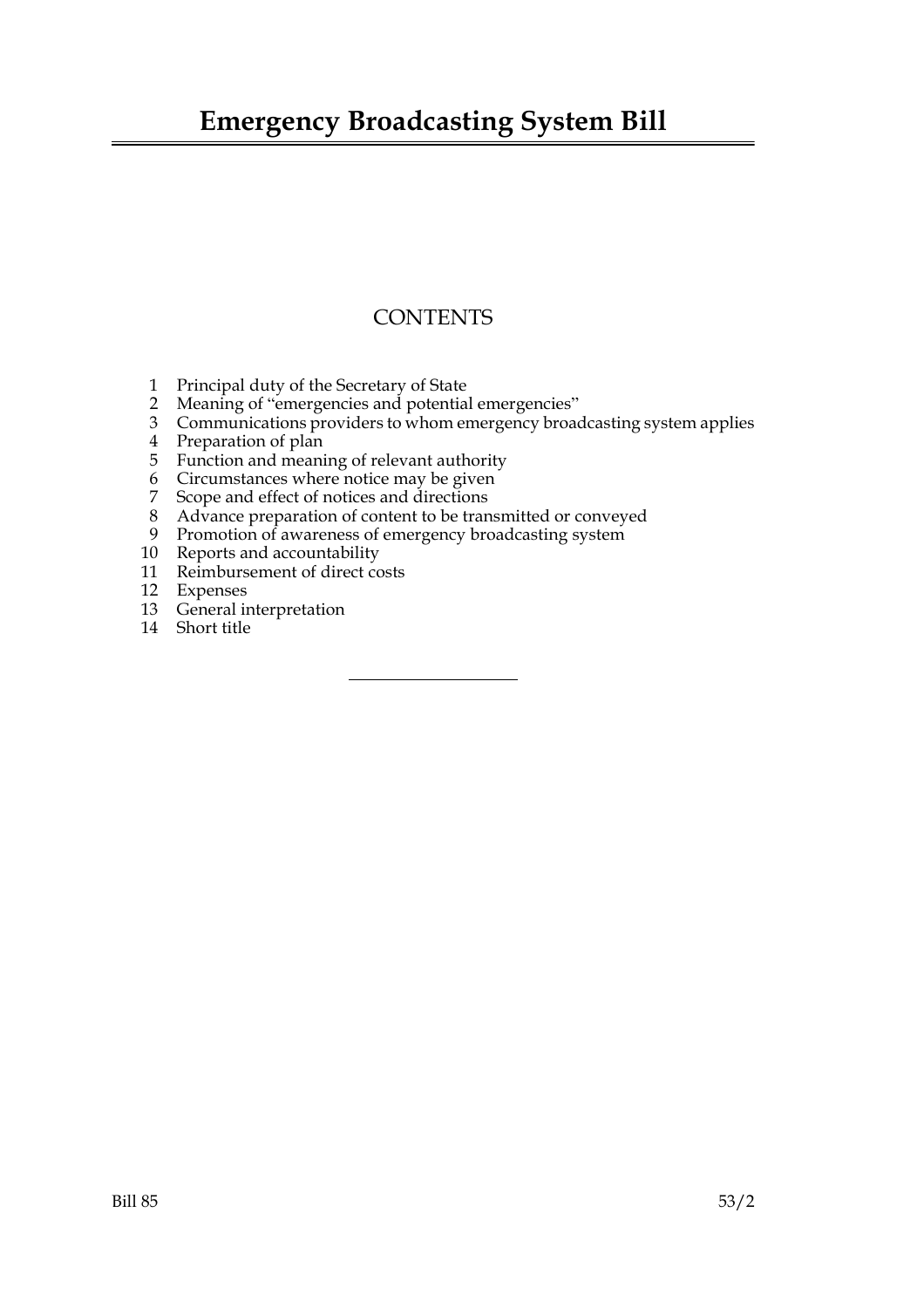# A **BILL** TO

Require the Secretary of State to co-ordinate the provision of a multi-media broadcasting system to provide information to the public about emergencies and potential emergencies.

E IT ENACTED by the Queen's most Excellent Majesty, by and with the advice and consent of the Lords Spiritual and Temporal, and Commons, in this present Parliament assembled, and by the authority of the same, as follows: - $B_{\text{p}}$ 

#### **1 Principal duty of the Secretary of State**

- (1) It shall be the principal duty of the Secretary of State under this Act to coordinate the provision of a multi-media broadcasting system to provide information to the public about emergencies and potential emergencies.
- (2) The system secured as a result of the exercise by the Secretary of State of his functions under this Act shall be known as the "emergency broadcasting system". *5*

#### **2 Meaning of "emergencies and potential emergencies"**

- (1) For the purposes of this Act the term "emergencies and potential emergencies" means—
	- (a) any period during which a proclamation of emergency is in force under section 1 of the Emergency Powers Act 1920 (c. 55) (issue of proclamations of emergency); or
	- (b) an event or situation which presents a serious threat to—
		- (i) the welfare of all or part of the population of the United Kingdom or of a Part or region, *15*
		- (ii) the environment of the United Kingdom or of a Part or region,
		- (iii) the political, administrative or economic stability of the United Kingdom or of a Part or region, or
		- (iv) the security of the United Kingdom or of a Part or region.
- (2) For the purposes of subsection  $(1)(b)(i)$  an event or situation presents a threat to the welfare of a population if, in particular, it involves, causes or may cause—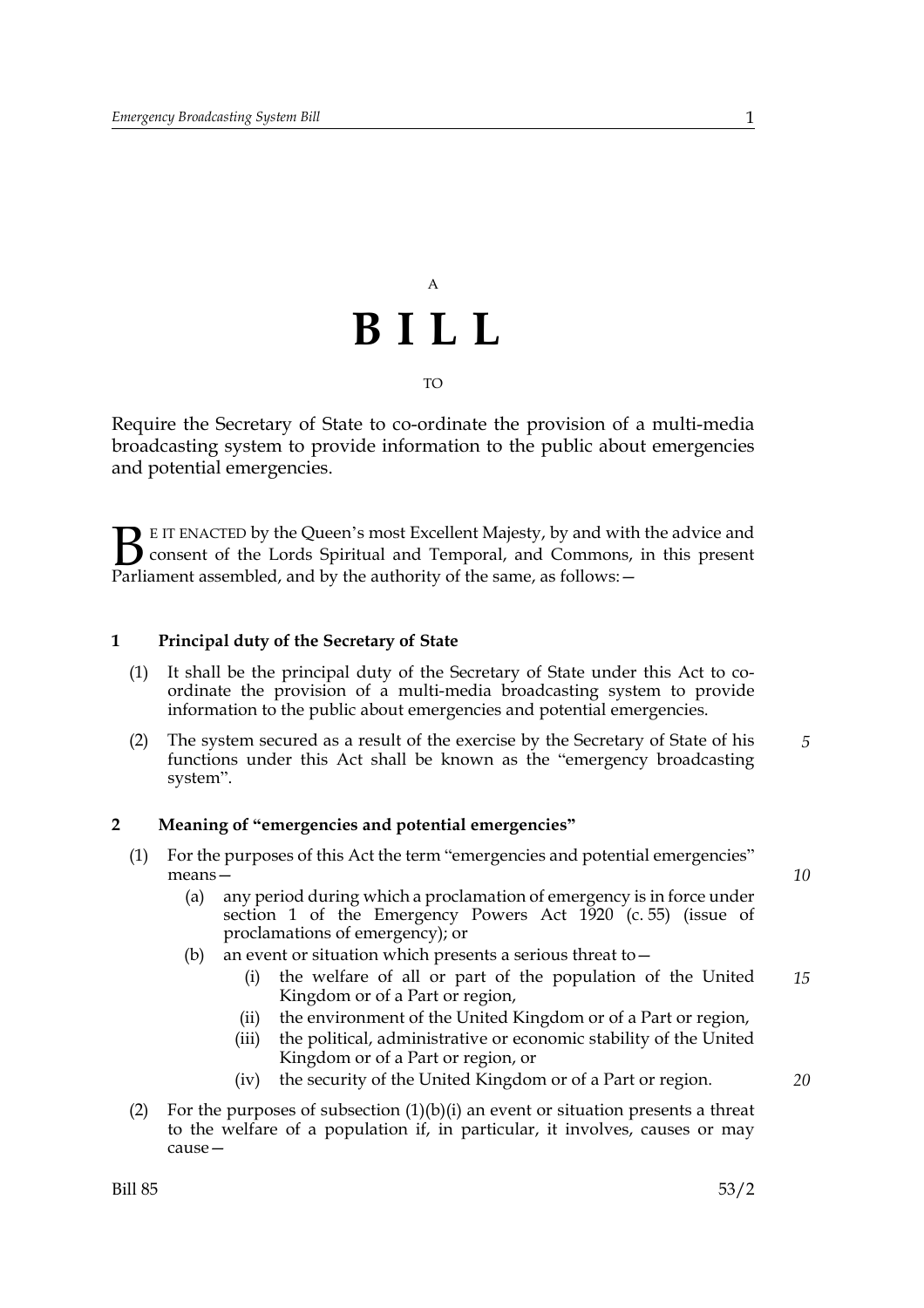|     | (b)                                                                                                | human illness or injury,<br>homelessness,                                                                                                                                                                                                                                                             |    |
|-----|----------------------------------------------------------------------------------------------------|-------------------------------------------------------------------------------------------------------------------------------------------------------------------------------------------------------------------------------------------------------------------------------------------------------|----|
|     | (c)<br>(d)                                                                                         | damage to property,                                                                                                                                                                                                                                                                                   |    |
|     | (e)                                                                                                | disruption of a supply of food, water, energy, fuel or another essential                                                                                                                                                                                                                              | 5  |
|     |                                                                                                    | commodity,                                                                                                                                                                                                                                                                                            |    |
|     | (f)                                                                                                | disruption of an electronic or other system of communication,                                                                                                                                                                                                                                         |    |
|     | (g)                                                                                                | disruption of facilities for transport, or                                                                                                                                                                                                                                                            |    |
|     | (h)                                                                                                | disruption of medical, educational or other essential services.                                                                                                                                                                                                                                       |    |
| (3) | (a)                                                                                                | For the purposes of subsection $(1)(b)(ii)$ an event or situation presents a threat<br>to the environment, if, in particular, it involves, causes or may cause –<br>contamination of land, water or air with -<br>harmful biological, chemical or radioactive matter, or<br>(i)<br>fuel oils,<br>(ii) | 10 |
|     | (b)                                                                                                | flooding, or                                                                                                                                                                                                                                                                                          | 15 |
|     | (c)                                                                                                | disruption or destruction of plant life or animal life.                                                                                                                                                                                                                                               |    |
| (4) |                                                                                                    | For the purposes of subsection $(1)(b)(iii)$ an event or situation presents a threat<br>to political, administrative or economic stability if, in particular, it causes or<br>may cause disruption of -                                                                                               |    |
|     | (a)                                                                                                | the activities of Her Majesty's Government,                                                                                                                                                                                                                                                           | 20 |
|     | (b)                                                                                                | the performance of public functions, or                                                                                                                                                                                                                                                               |    |
|     | (c)                                                                                                | the activities of banks or other financial institutions.                                                                                                                                                                                                                                              |    |
| (5) | For the purposes of subsection $(1)(b)(iv)$ the following, in particular, present a                |                                                                                                                                                                                                                                                                                                       |    |
|     |                                                                                                    | threat to security $-$                                                                                                                                                                                                                                                                                |    |
|     | (a)                                                                                                | war or armed conflict, and                                                                                                                                                                                                                                                                            | 25 |
|     | (b)                                                                                                | terrorism, within the meaning given by section 1 of the Terrorism Act<br>2000 (c. 11) (terrorism: interpretation).                                                                                                                                                                                    |    |
|     | In this section -                                                                                  |                                                                                                                                                                                                                                                                                                       |    |
| (6) | "Part" in relation to the United Kingdom means—                                                    |                                                                                                                                                                                                                                                                                                       |    |
|     | England,<br>(a)                                                                                    |                                                                                                                                                                                                                                                                                                       | 30 |
|     |                                                                                                    | Northern Ireland,<br>(b)                                                                                                                                                                                                                                                                              |    |
|     |                                                                                                    | Scotland, and<br>(c)                                                                                                                                                                                                                                                                                  |    |
|     | (d)<br>Wales;                                                                                      |                                                                                                                                                                                                                                                                                                       |    |
|     | "public functions" means-                                                                          |                                                                                                                                                                                                                                                                                                       |    |
|     | functions conferred or imposed by or by virtue of an enactment,<br>(a)                             |                                                                                                                                                                                                                                                                                                       | 35 |
|     |                                                                                                    | functions of Ministers of the Crown (or their departments),<br>(b)                                                                                                                                                                                                                                    |    |
|     |                                                                                                    | functions of persons holding office under the Crown,<br>(c)                                                                                                                                                                                                                                           |    |
|     |                                                                                                    | functions of the Scottish Parliament or the Scottish Ministers,<br>(d)                                                                                                                                                                                                                                |    |
|     |                                                                                                    | functions of the Northern Ireland Assembly, of the Northern<br>(e)<br>Ireland Ministers or of the Northern Ireland departments, and                                                                                                                                                                   | 40 |
|     |                                                                                                    | functions of the National Assembly for Wales; and<br>(f)                                                                                                                                                                                                                                              |    |
|     | "region" means a region for the purposes of the Regional Development<br>Agencies Act 1998 (c. 45). |                                                                                                                                                                                                                                                                                                       |    |
| (7) | The event or situation mentioned in subsection $(1)(b)$ may occur or be inside or                  |                                                                                                                                                                                                                                                                                                       |    |

(a) loss of human life,

outside the United Kingdom.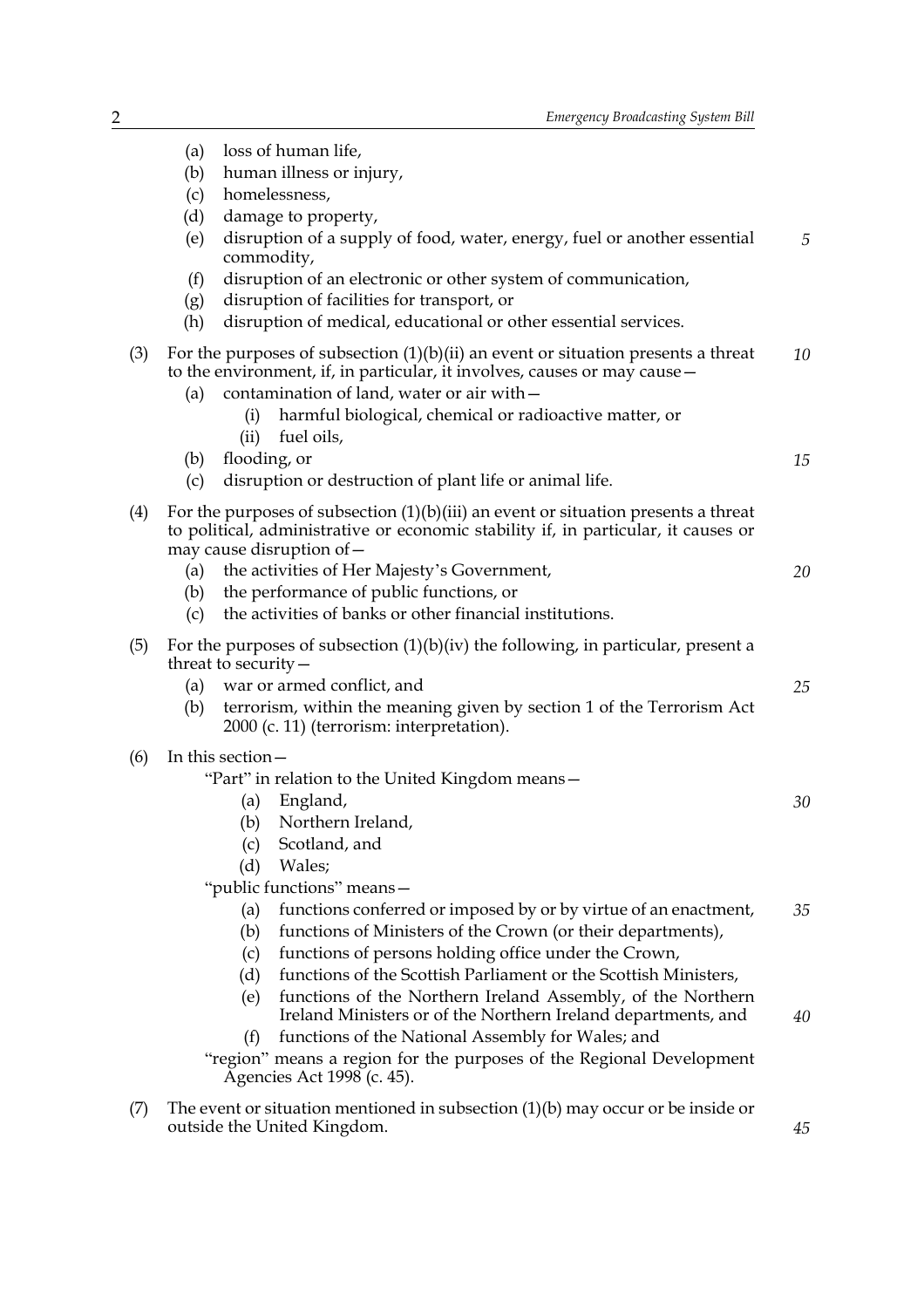#### **3 Communications providers to whom emergency broadcasting system applies**

- (1) The Secretary of State may make arrangements or require the Office of Communications (hereafter "OFCOM") to make arrangements for the participation of any communications provider designated in subsections (2) to (4) in the emergency broadcasting system.
- (2) The provider of any—
	- (a) radio programme service,
	- (b) television programme service, or
	- (c) text service

is designated in this subsection.

- (3) The British Broadcasting Corporation and the Welsh Authority are designated in this subsection.
- (4) The provider of any electronic communications network, electronic communications service or associated facility who is subject to conditions in accordance with the provisions of section 43 of the Communications Act 2003 (c. 00) (persons to whom conditions may apply) is designated in this subsection.
- (5) Any communications provider designated in accordance with the provisions of subsections (2) to (4) (hereafter "designated communications providers") shall be informed as soon as practicable by OFCOM in writing that they have been so designated. *20*
- (6) The terms used in subsections (2) and (3) shall have the same meanings as in Part 3 of the Communications Act 2003.
- (7) The terms used in subsection (4) shall have the same meanings as in Chapter 1 of Part 2 of that Act.

#### **4 Preparation of plan**

- (1) It shall be the duty of the Secretary of State, within a period of six months of the coming into force of this Act, to lay before Parliament and publish a plan setting out how he proposes to fulfil his functions under this Act.
- (2) The Secretary of State may from time to time thereafter lay before Parliament and publish a revised plan. *30*
- (3) Before publishing a plan under subsections (1) or (2) the Secretary of State—
	- (a) must consult the persons specified in or under subsection (4), and
	- (b) may consult such other persons as he considers appropriate

about the proposed contents of the plan.

- (4) The persons specified in or under this subsection are—
	- (a) relevant authorities as defined in section 5;
	- (b) chief officers of police;
	- (c) fire authorities;
	- (d) NHS ambulance bodies;
	- (e) the Environment Agency;
	- (f) OFCOM; and
	- (g) designated communications providers who are, in the opinion of OFCOM, likely to be significantly affected by the implementation of the

#### *25*

*35*

*15*

*5*

*10*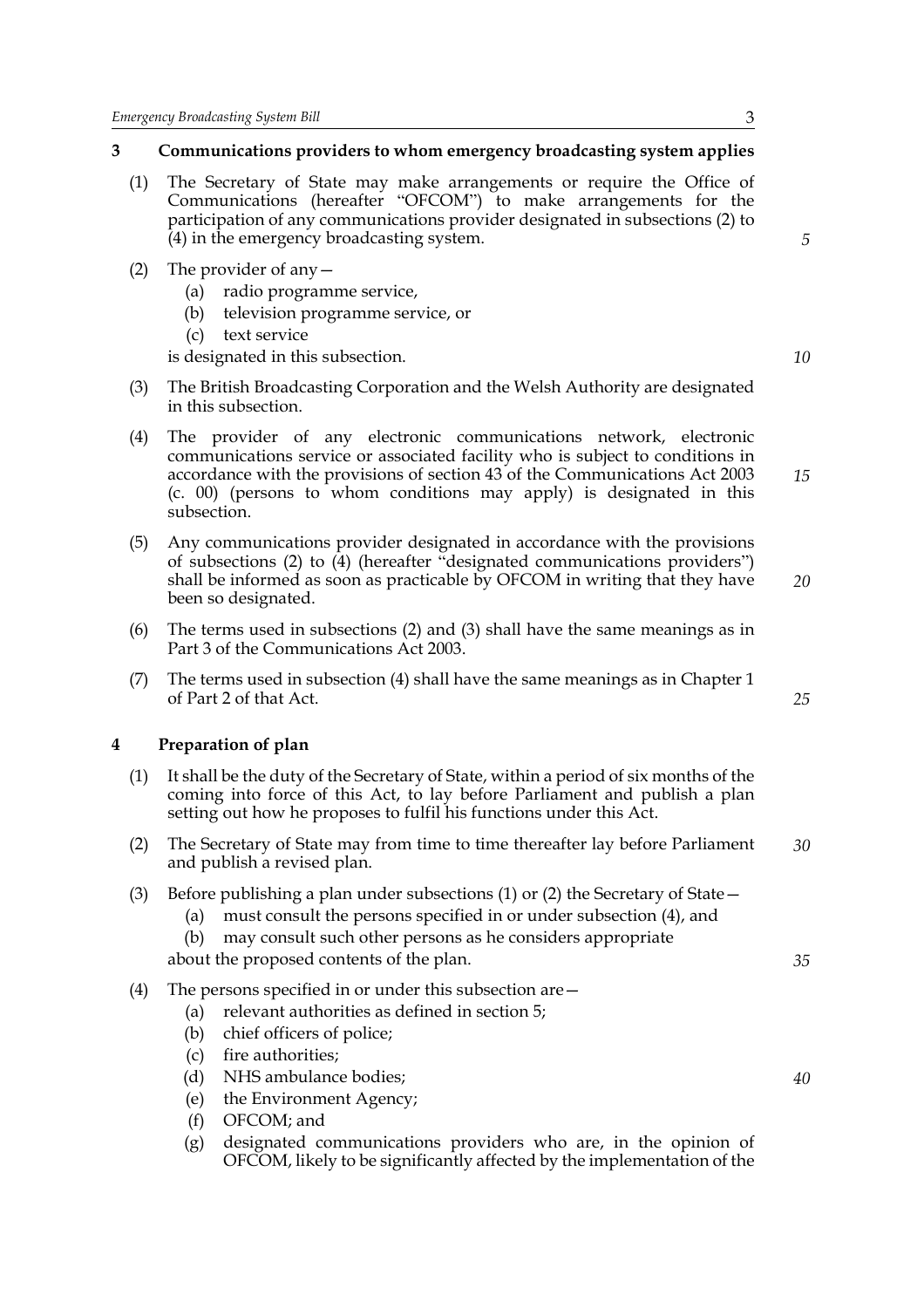plan and who have been so specified for the purposes of this subsection by OFCOM.

#### **5 Function and meaning of relevant authority**

- (1) It shall be the duty of each relevant authority to designate at least one member of staff of that authority to exercise the function under section 6(3) in respect of that authority.
- (2) As soon as practicable after designating a person for the purpose of subsection (1), the relevant authority shall inform the Secretary of State of the name of, and the staff position held by, the person so designated.
- (3) In England, a "relevant authority" means—
	- (a) a county council,
	- (b) a district council,
	- (c) a London borough council,
	- (d) the Common Council of the City of London, and
	- (e) the Council of the Isles of Scilly.
- (4) In Wales, a "relevant authority" means—
	- (a) a county council, and
	- (b) a county borough council.
- (5) In Scotland, a "relevant authority" means a local council within the meaning of section 1 of the Local Government etc. (Scotland) Act 1994 (c. 39) (local government areas in Scotland). *20*
- (6) In Northern Ireland, the "relevant authority" means the Northern Ireland Minister with responsibility for services similar to those provided by a county council in England.
- (7) In this section "Northern Ireland Minister" includes the First Minister, the deputy First Minister and a Northern Ireland department. *25*

#### **6 Circumstances where notice may be given**

- (1) Where any one of the conditions set out in subsections (2) to (5) is met, the Secretary of State may by notice require OFCOM to give a direction under section  $\overline{7}$ .
- (2) The condition set out in this subsection is that the Secretary of State is satisfied that there is an emergency or potential emergency in respect of which use of the emergency broadcasting system would be of public benefit.
- (3) The condition set out in this subsection is that it has been represented to the Secretary of State by—
	- (a) a chief officer of police, or
	- (b) a person designated by a relevant authority in accordance with the provisions of section 5(1)

that there is an emergency or potential emergency in respect of which use of the emergency broadcasting system would be of public benefit and the Secretary of State does not have good reason not to accept that representation.

(4) The condition set out in this subsection is that the Secretary of State considers it desirable for certain actions to be undertaken to assist in the development of

*15*

*5*

*10*

*30*

*35*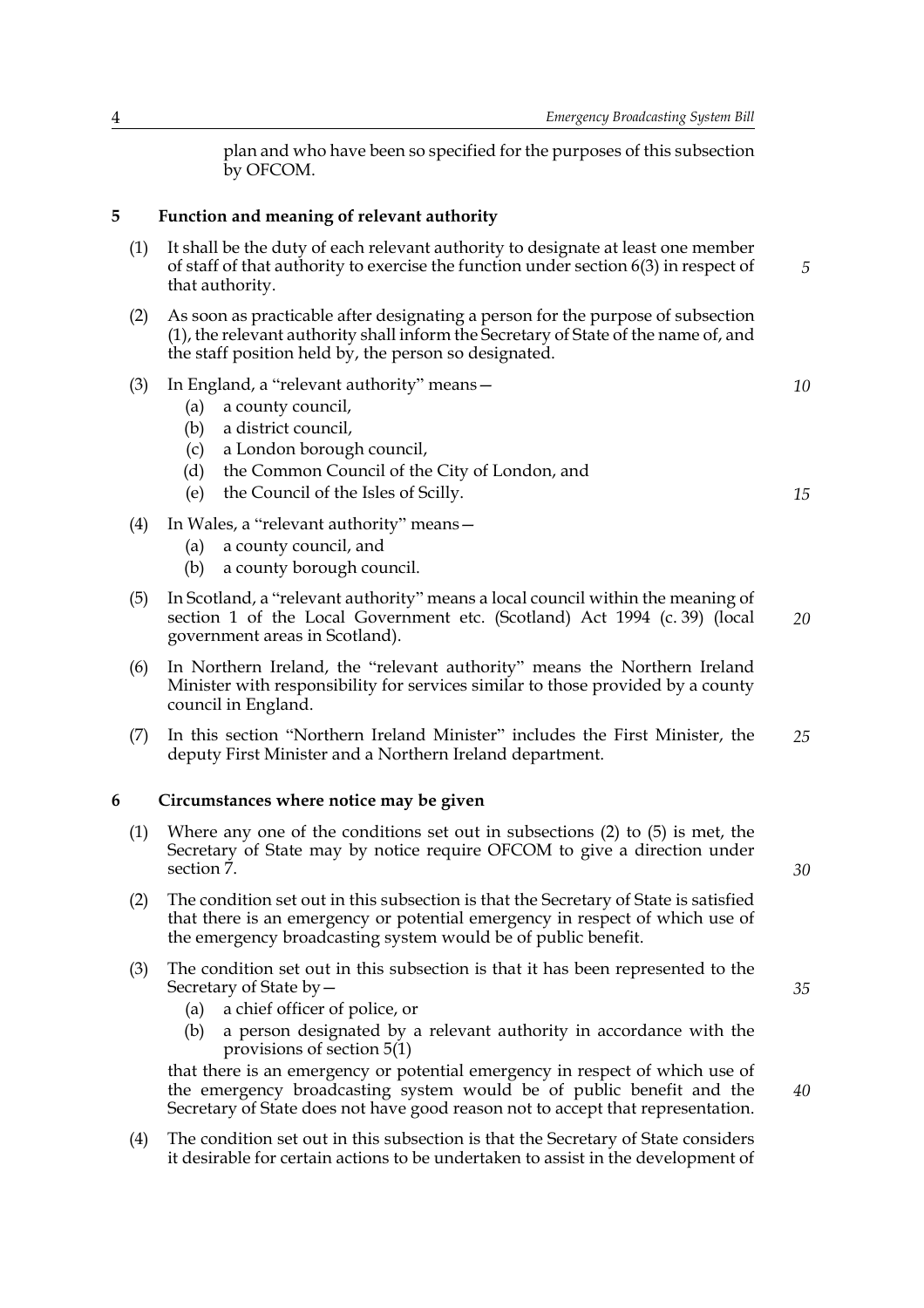the emergency broadcasting system and has previously consulted OFCOM with regard to the extent and the timing of those actions.

(5) The condition set out in this subsection is that the Secretary of State considers it desirable to test the functioning of the emergency broadcasting system and has previously consulted OFCOM with regard to the extent and the timing of the tests.

#### **7 Scope and effect of notices and directions**

- (1) Where any one of the conditions set out in section 6 is met, the Secretary of State may by notice require OFCOM to give a direction under this section.
- (2) A notice under subsection (1) shall be given in writing.
- (3) A direction under this section is a direction to a designated communications provider who is specified in the direction to do the things specified in the direction.
- (4) The things to be done specified in the direction may include the transmission or conveyance of—
	- (a) any content prepared in accordance with the provisions of section 8;
	- (b) any content which is information or advice—
		- (i) which is of value to members of the public following the occurrence of an event or during the existence of a situation falling within the terms of section 2(1), and
		- (ii) which complies with the requirement in section 8(5); or
	- (c) any signal to be transmitted or conveyed for the purposes of section 8(3).
- (5) The direction may specify the times at which the things to be done are to be done.
- (6) The direction may specify the area in respect of which the content or signals or both specified in the direction are to be transmitted or conveyed.
- (7) Where a communications provider does anything in pursuance of a direction under this section, he may, subject to any restriction contained in the direction, announce that he is doing so in pursuance of such a direction.
- (8) Subject to—
	- (a) OFCOM being satisfied that the conditions mentioned in subsection (4)(b) are met in any relevant case, and
	- (b) subsection (9)

OFCOM must comply with every requirement contained in a notice under this section. *35*

- (9) Subsection (8) does not impose any obligation on OFCOM to comply with any requirement, or any part thereof, to be placed upon the provider of any electronic communications network, electronic communications service or associated facility in relation to which OFCOM are satisfied that imposition of the requirement, or any part thereof, would fall outside the terms of the general conditions specified in section 48 of the Communications Act 2003 (c. 00) (matters to which general conditions may relate).
- (10) Where OFCOM are of the opinion that, in accordance with the provisions of subsection (9), they may not place a requirement, or any part thereof, upon the

*5*

*10*

*15*

*20*

*25*

*30*

*40*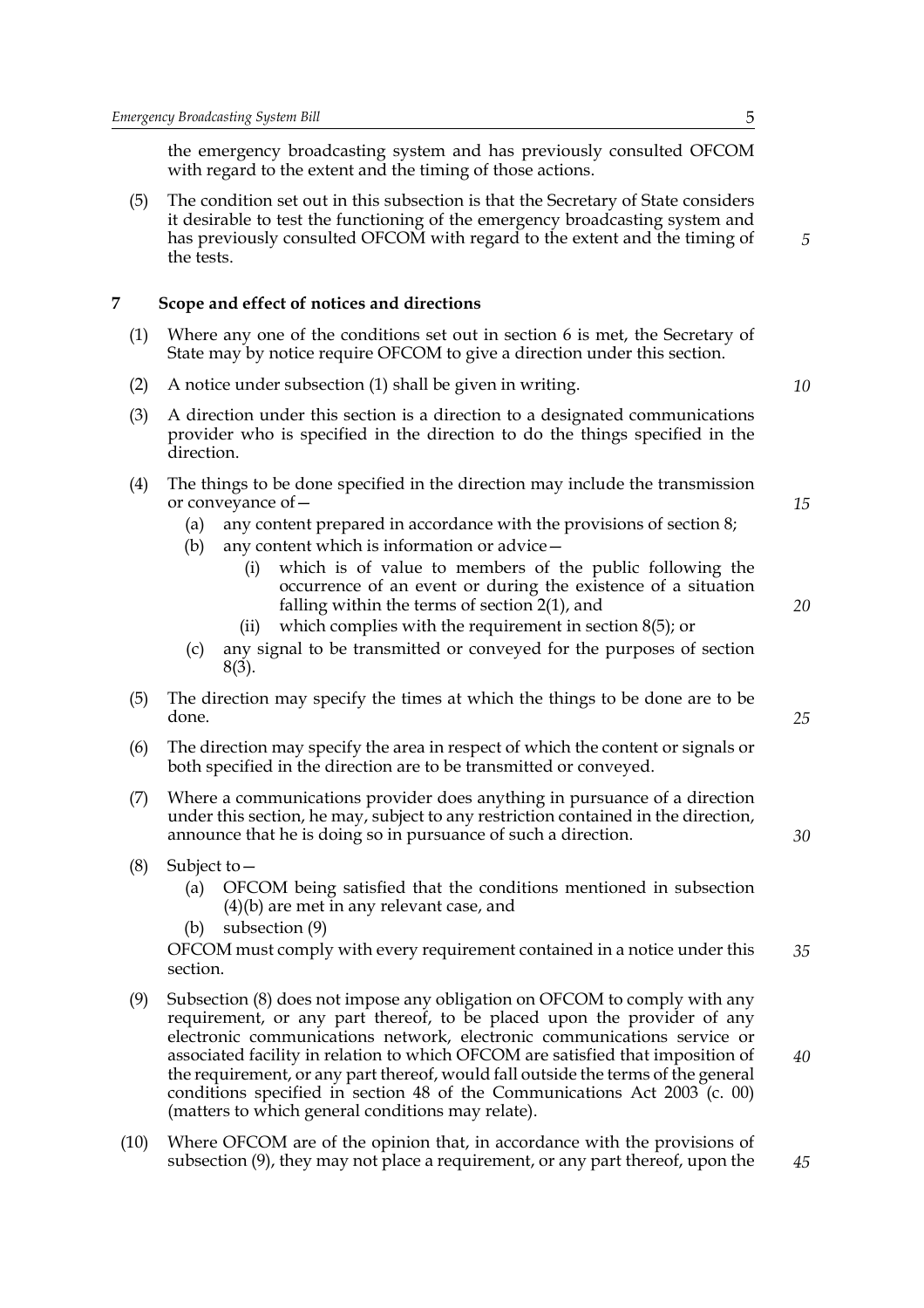provider of any electronic communications network, electronic communications service or associated facility, OFCOM shall make a request to the provider concerned in the same terms as the requirement contained in the relevant notice.

- (11) In this section "signal" includes—
	- (a) anything comprising speech, music, sounds, visual images or communications or data of any description; and
	- (b) signals serving for the impartation of anything between persons, between a person and a thing or between things, or for the actuation or control of apparatus.

### *10*

*5*

#### **8 Advance preparation of content to be transmitted or conveyed**

- (1) It shall be the duty of the Secretary of State to create, or secure the creation of, content to be transmitted or conveyed by means of the emergency broadcasting system in accordance with the provisions of subsections (2) to (6).
- (2) The content to be created in accordance with this subsection is factual information relating to the purposes and operation of the emergency broadcasting system. *15*
- (3) The content to be created in accordance with this subsection is any signal to be transmitted or conveyed to signify the occurrence of an event or the existence of a situation falling within the terms of section 2(1).
- (4) The content to be created in accordance with this subsection is any information or advice which, in the opinion of the Secretary of State, would be of value to members of the public following the occurrence of an event or during the existence of a situation falling within the terms of section 2(1).
- (5) The Secretary of State shall ensure that content created in accordance with this section is prepared and presented with due impartiality. *25*
- (6) Wherever practicable, the Secretary of State shall consult OFCOM about the preparation of content for the purposes of this section.
- (7) In this section "signal" shall have the same meaning as in section 7(11).

#### **9 Promotion of awareness of emergency broadcasting system**

- (1) The Secretary of State may take such actions as he considers appropriate to promote public awareness of the purposes and operation of the emergency broadcasting system.
- (2) In particular, he may arrange for the use of advertising to promote awareness  $of$ 
	- (a) the circumstances in which the system may be used, and
	- (b) the content that may be conveyed or transmitted using the system.

#### **10 Reports and accountability**

- (1) The Secretary of State must prepare and lay before Parliament regular reports on the operation of this Act.
- (2) The first report under this section must relate to the period which— (a) begins with the date on which this Act comes into force; and

*20*

*30*

*35*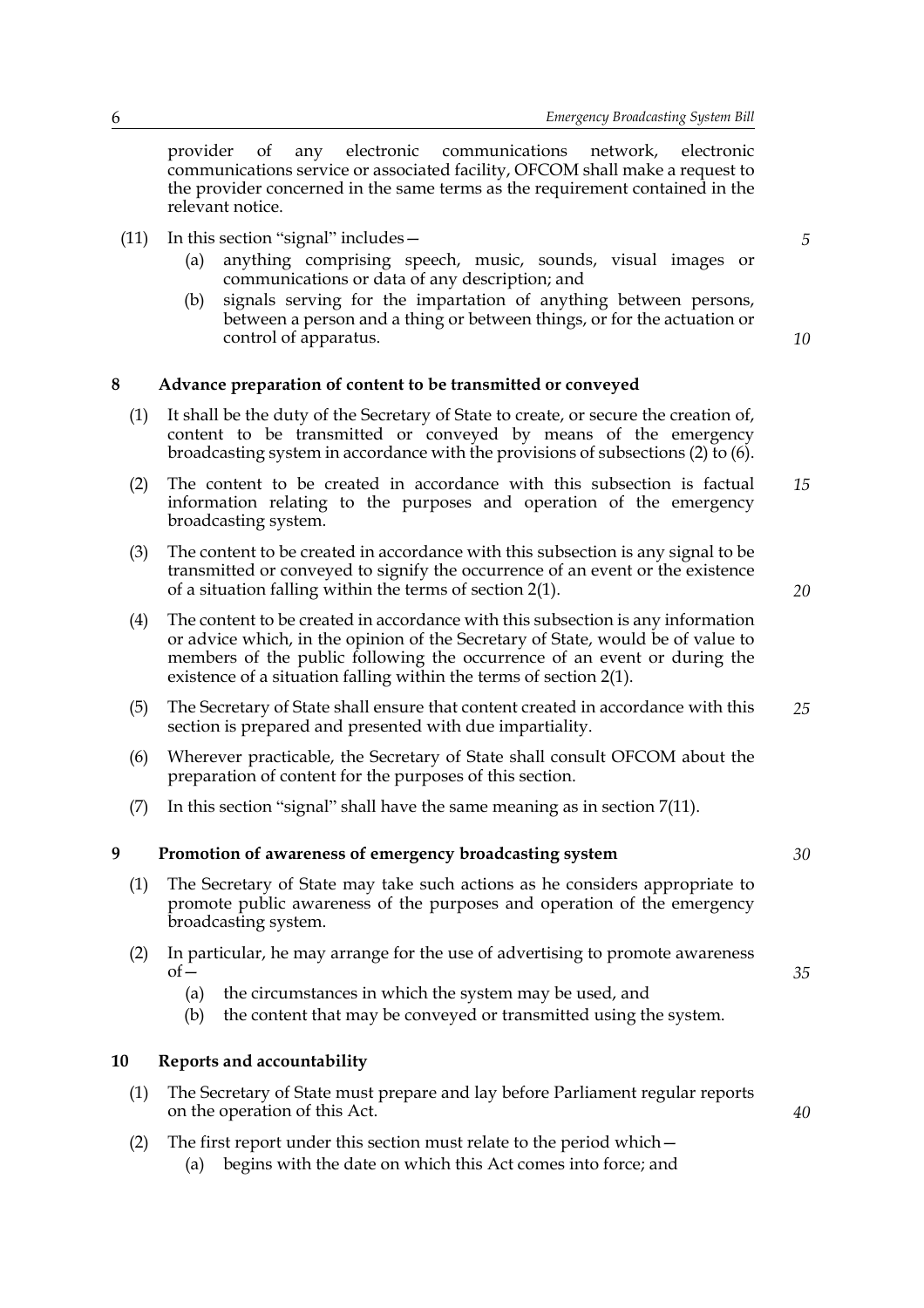- (b) ends with 31st March 2004.
- (3) Every subsequent report must relate to the period of twelve months beginning with the end of the period to which the previous report related.
- (4) The obligation under this section to prepare and lay a report before Parliament is an obligation to do that as soon as reasonably practicable after the end of the period to which the report relates.
- (5) On each occasion where the Secretary of State issues a notice under section 7 (other than an occasion where only a condition mentioned in section 6(4) or (5) was met) he shall, as soon as practicable thereafter, lay a statement before Parliament.
- (6) A statement under subsection (5) shall summarise—
	- (a) the condition under section 6 that was met;
	- (b) the emergency or potential emergency to which the condition related; and
	- (c) the terms of the notice given to OFCOM under section 7.

#### **11 Reimbursement of direct costs**

- (1) OFCOM shall prepare for each relevant period a statement of the direct costs incurred—
	- (a) by them under this Act, and
	- (b) by designated communications providers in the development, testing and operation of the emergency broadcasting system. *20*
- (2) The first relevant period under this section—
	- (a) begins with the date on which this Act comes into force; and
	- (b) ends with 31st March 2004.
- (3) Every subsequent relevant period is the period of twelve months beginning with the end of the period to which the previous statement related. *25*
- (4) OFCOM may require designated communications providers to provide them with such information as they consider relevant to the preparation of a statement under subsection (1).
- (5) *The Secretary of State may, with the consent of the Treasury, make grants to OFCOM of such sums as are specified in a statement prepared under subsection (1). 30*
- (6) *Grants under this section shall be paid out of money provided by Parliament.*
- (7) Except as provided for in subsection (8), OFCOM shall distribute sums received by them in accordance with subsection (5) to designated communications providers to meet the direct costs duly incurred by those providers and set out in a statement under subsection (1). *35*
- (8) OFCOM may retain sums received by them in accordance with subsection (5) to meet the direct costs duly incurred by them and set out in a statement under subsection (1).
- (9) In this section "direct costs" do not include any advertising revenue or any other income lost or foregone by a designated communications provider as a result of the development, testing and operation of the emergency broadcasting system. *40*

*5*

*10*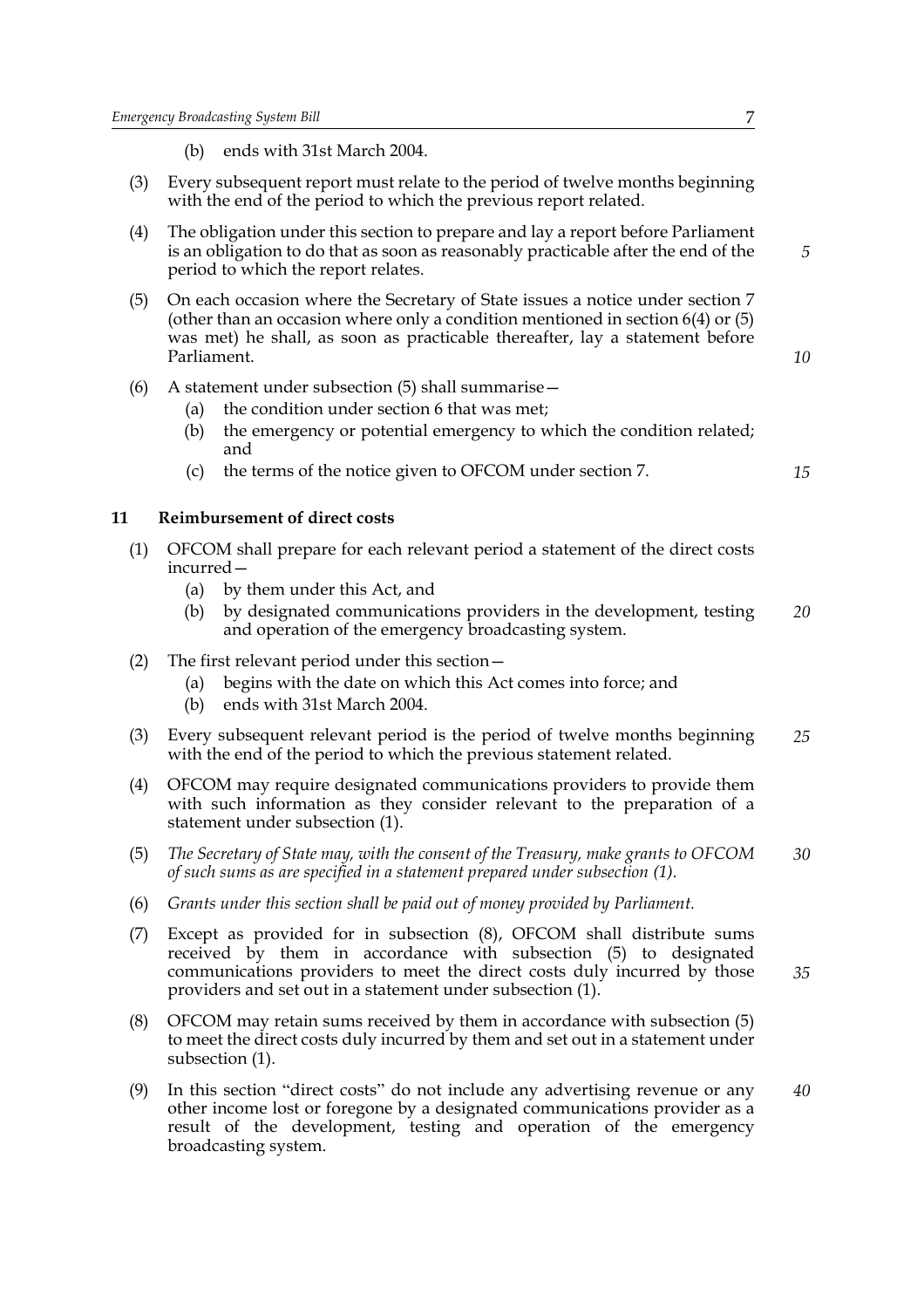#### **12 Expenses**

*There shall be paid out of money provided by Parliament—*

- (a) *any expenditure incurred by the Secretary of State for or in connection with the carrying out of any of his functions under this Act; and*
- (b) *any increase attributable to this Act in the sums which are payable out of money so provided under any other enactment.*

#### **13 General interpretation**

In this Act—

"chief officer of police" means—

- (a) in England and Wales, a person so defined in section 101(1) of the Police Act 1996 (c. 16) (interpretation) or the Chief Constable of the British Transport Police Force, *10*
- (b) in Scotland, a person appointed in accordance with the provisions of section 4 of the Police (Scotland) Act 1967 (c. 77) (chief constables) or the Chief Constable of the British Transport Police Force, and *15*
- (c) in Northern Ireland, the Chief Constable of the Police Service of Northern Ireland;

"designated communications providers" has the meaning given in section 3;

"direction" means a direction under section 6;

"emergencies and potential emergencies" has the meaning given in section 2;

"emergency broadcasting system" has the meaning given in section 1; "fire authority" means—

- (a) in England and Wales, an authority which is a fire authority within the meaning of the Fire Services Act 1947 (c. 41) (read with paragraph 2 of Schedule 11 to the Local Government Act 1985 (c. 51),
- (b) in Scotland, an authority which is a fire authority within the meaning given in section 173 of the Local Government (Scotland) Act 1973 (c. 65) (fire services), and *30*

(c) in Northern Ireland, the Fire Authority for Northern Ireland;

"NHS ambulance body" means—

- (a) in England and Wales, a National Health Service trust established under section 5 of the National Health Service and Community Care Act 1990 (c. 19) the functions of which include the provision of ambulance services, *35*
- (b) in Scotland, a Special Health Board established under section 2(1)(b) of the National Health Service (Scotland) Act 1978 (c. 29) the functions of which include the provision of ambulance services, and *40*
- (c) in Northern Ireland, a part of the Northern Irish health service performing functions including the provision of ambulance services;

"notice" means a notice under section 6;

"OFCOM" means the Office of Communications;

"relevant authority" has the meaning given in section 5; and

"signal" has the meaning given in section 7(11).

*25*

*20*

*5*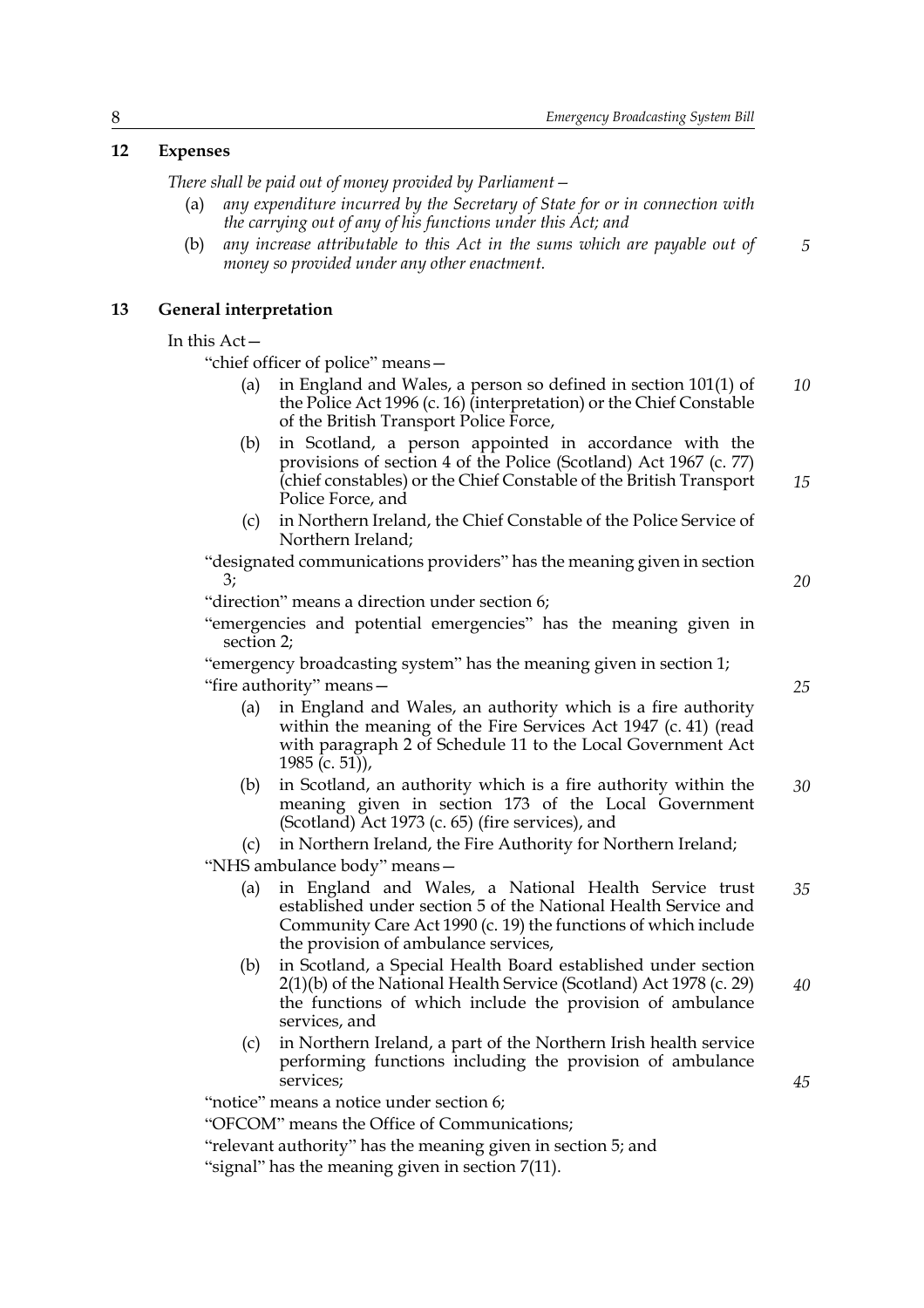### **14 Short title**

This Act may be cited as the Emergency Broadcasting System Act 2003.